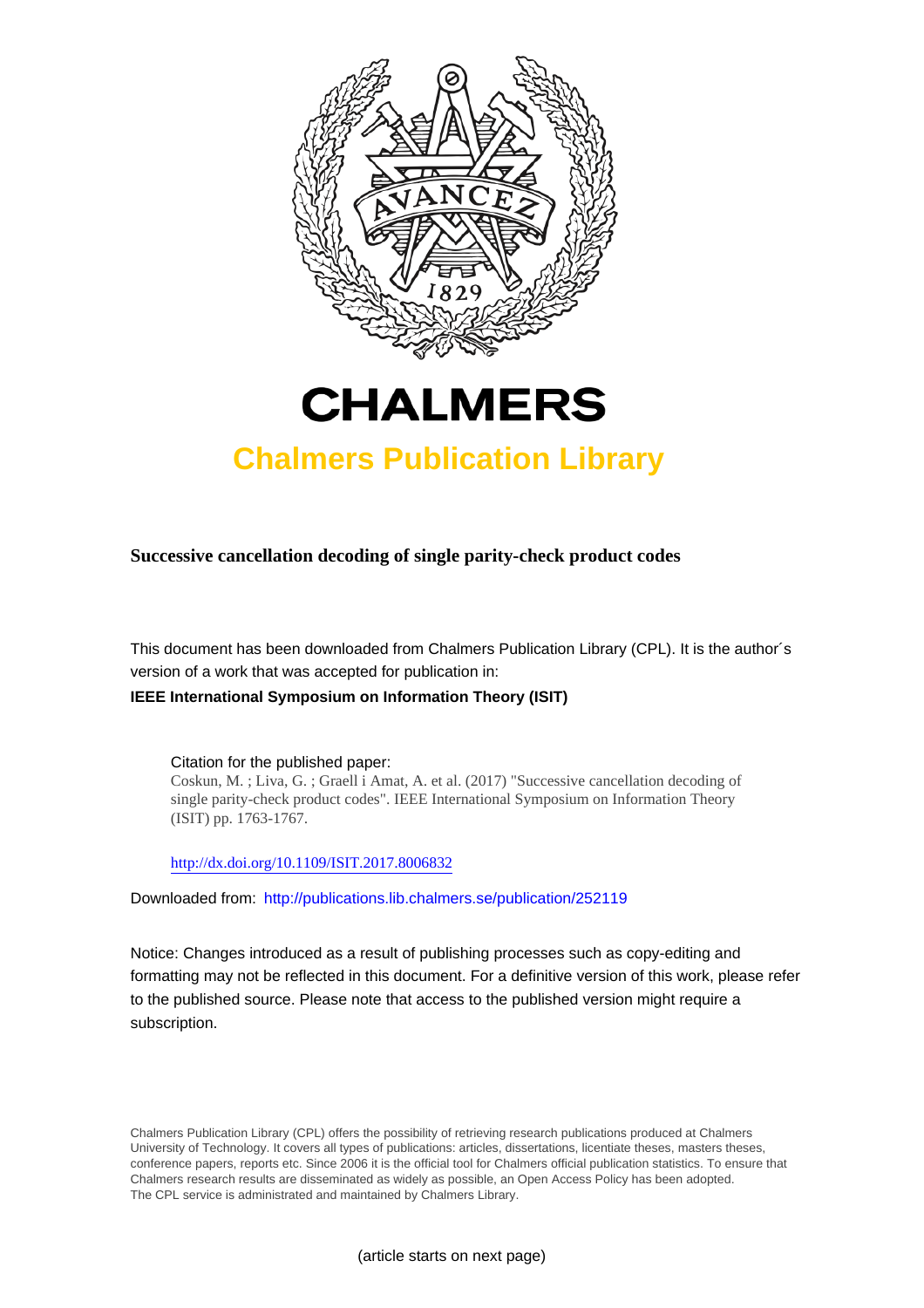# Successive Cancellation Decoding of Single Parity-Check Product Codes

Mustafa Cemil Coskun<sup>\*</sup>, Gianluigi Liva<sup>\*</sup>, Alexandre Graell i Amat<sup>†</sup> and Michael Lentmaier<sup>‡</sup>

⇤ Institute of Communications and Navigation, German Aerospace Center, Weßling, Germany

*†*Department of Signals and Systems, Chalmers University of Technology, Gothenburg, Sweden

*‡*Department of Electrical and Information Technology, Lund University, Lund, Sweden

*Abstract*—We introduce successive cancellation (SC) decoding of product codes (PCs) with single parity-check (SPC) component codes. Recursive formulas are derived, which resemble the SC decoding algorithm of polar codes. We analyze the error probability of SPC-PCs over the binary erasure channel under SC decoding. A bridge with the analysis of PCs introduced by Elias in 1954 is also established. Furthermore, bounds on the block error probability under SC decoding are provided, and compared to the bounds under the original decoding algorithm proposed by Elias. It is shown that SC decoding of SPC-PCs achieves a lower block error probability than Elias' decoding.

#### I. INTRODUCTION

In 1954, P. Elias showed that the bit error probability over the binary symmetric channel (BSC) can be made arbitrarily small with a strictly positive coding rate by iterating an infinite number of simple linear block codes, introducing the class of product codes (PCs) [1]. More recently, PCs, re-interpreted as turbo-like codes [2], and their generalizations (see, e.g., [3]–[6]) have attracted a large interest from both a research [7]–[10] and an application [11] viewpoint.

In [7], PCs with single parity-check (SPC) component codes were decoded using iterative decoding algorithms based on Bahl, Cocke, Jelinek, and Raviv [12] a-posteriori probability decoding of the component codes. In [8], the asymptotic performance of SPC-PCs, whose component code length doubles with each dimension, was analyzed over the BSC, providing an improved bound on the bit error probability by using 2 dimensional SPC-PCs as the component codes of the overall PC. In [13], a bridge between generalized concatenated codes and polar codes is established.

In this paper, we establish a bridge between the original decoding algorithm of PCs, which we refer to as Elias'  $decoder<sup>1</sup>$  [1], and the successive cancellation (SC) decoding algorithm of polar codes [14], [15]. The link is established for SPC-PCs and for the binary erasure channel (BEC). We show that the block error probability of SPC-PCs can be upper bounded under both decoding algorithms using the evolution of the erasure probabilities over the decoding graph. As a byproduct of the analysis, it is shown that SPC-PCs do not achieve the capacity of the BEC under SC decoding. A comparison between Elias' decoding and SC decoding of SPC-PCs is provided in terms of block error probability. We prove that SC decoding yields a lower error probability than Elias' decoding. Finally, simulation results over the binary input additive white Gaussian noise (B-AWGN) channel under SC decoding are given for different SPC-PCs.

# II. PRELIMINARIES

In the following,  $x_a^b$  denotes the vector  $(x_a, x_{a+1},...,x_b)$ where  $b \ge a$ . We use capital letters for random variables (RVs) and lower case letters for their realizations. In addition, we denote a binary-input discrete memoryless channel (B-DMC) by  $W : \mathcal{X} \to \mathcal{Y}$ , with input alphabet  $\mathcal{X} = \{0, 1\}$ , output alphabet *Y*, and transition probabilities  $W(y|x)$ ,  $x \in \mathcal{X}$ ,  $y \in Y$ . We write BEC( $\epsilon$ ) to denote the BEC with erasure probability  $\epsilon$ . The output alphabet of the BEC is  $\mathcal{Y} = \{0, 1, e\}$ , where e denotes an erasure.

The generator matrix of an  $(n, k)$  PC  $\mathcal C$  is obtained by *iterating* binary linear block codes  $C_1, C_2, \ldots, C_m$  in *m* dimensions (levels) [1]. Let  $G_\ell$  be the generator matrix of the  $\ell$ -th component code  $C_{\ell}$ . Then, the generator matrix of the *m*dimensional PC is  $G = G_1 \otimes G_2 \otimes \ldots \otimes G_m$ , where  $\otimes$  is the Kronecker product. Upon proper permutation, the generator matrix will permit to encode the message according to the labeling introduced in the next section.

Let  $\mathcal{C}_{\ell}$  be the  $\ell$ -th component code with parameters  $(n_\ell, k_\ell, d_\ell)$ , where  $n_\ell, k_\ell$ , and  $d_\ell$  are the block length, dimension, and minimum distance, respectively. Then, the overall PC parameters are

$$
n = \prod_{\ell=1}^m n_\ell, \quad k = \prod_{\ell=1}^m k_\ell, \quad \text{and} \quad d = \prod_{\ell=1}^m d_\ell.
$$

Although the characterization of the complete distance spectrum of a PC is still an open problem even for the case where the distance spectrum of its component codes is known, the minimum distance multiplicity is known and equal to  $A_d = \prod_{\ell=1}^m A_{d_\ell}^{(\ell)}$ , where  $A_{d_\ell}^{(\ell)}$  is that of the  $\ell$ -th component code. More on the distance spectrum of PCs can be found in [9], [10]. Thanks to the relationship between *d* and the minimum distances  $d_{\ell}$  of the component codes, PCs tend to have a large minimum distance. However, their minimum distance multiplicities are also typically very high [16]. Note finally that SPC-PCs are a special class of (left-regular) lowdensity parity-check codes [17], defined by a bipartite graph with girth 8.

 ${}^{1}$ By Elias' decoder, we refer to a decoding algorithm that treats the PC as a serially concatenated block code, where the decoding is performed starting from the component codes of the first dimension, up to those of the last dimension, in a one-sweep fashion.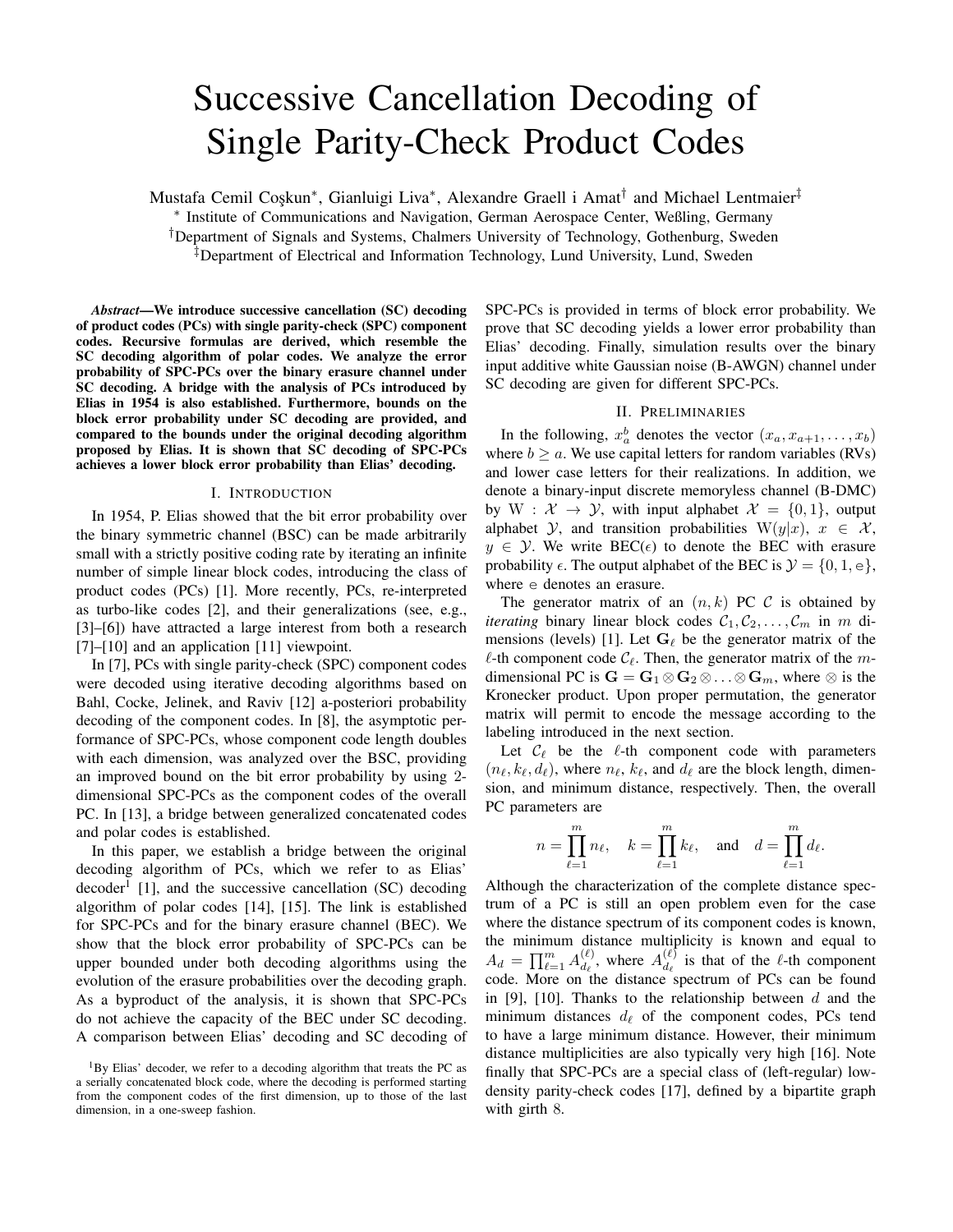

Fig. 1. Transmission by using the (9*,* 4) SPC-PC.

# III. SUCCESSIVE CANCELLATION DECODING OF SINGLE PARITY-CHECK PRODUCT CODES

Consider transmission over a B-DMC W using an (*n, k*) SPC-PC with *m* dimensions (levels). Let the binary vectors  $u_1^k$ and  $x_1^n$  be the message to be encoded and the corresponding codeword, respectively, and let  $y_1^n \in \mathcal{Y}^n$  be the channel observation. The transmission by using the (9*,* 4) SPC-PC, obtained by iterating (3*,* 2) SPC codes, is illustrated in Fig. 1. We label the levels by numbers starting from right to left as it is seen for the 2-dimensional case in the figure. We denote by  $\eta_{\ell}$  the number of local SPC codes at level  $\ell, 1 \leq \ell \leq m$ , which is computed as

$$
\eta_{\ell} = \prod_{i=1}^{\ell-1} (n_i - 1) \prod_{i=\ell+1}^m n_i.
$$

SC decoding follows the schedule introduced in [15] for polar codes. Explicitly, the decision on the *i*-th information bit is made according to the soft-information obtained by performing a message-passing algorithm which propagates messages from the right of the decoding graph, along the edges of the tree rooted in  $u_i$ , where the operations at the local codes take into account the past decisions  $\hat{u}_1^{i-1}$ . The decoding graph for the (9*,* 4) SPC-PC is provided in Fig. 2, by introducing check nodes (CNs) and variable nodes (VNs) to the encoder graph given in Fig. 1. We denote the soft-messages coming from the right, associated with the *i*-th codeword bit of the *j*th local code at level  $\ell$ , as  $\rho_{j,i}^{(\ell)}$ ,  $1 \le i \le n_\ell$ ,  $1 \le j \le \eta_\ell$ . The inputs to the decoder are defined as the channel log-likelihood ratios (LLRs), i.e.,

$$
\rho_{j,i}^{(1)} \triangleq \ln \left[ \frac{W(y_{(j-1)n_1+i}|0)}{W(y_{(j-1)n_1+i}|1)} \right]
$$

 $1 \leq j \leq \eta_1$  and  $1 \leq i \leq n_1$ .



Fig. 2. Decoding graph for the (9,4) SPC-PC.  $\bigcirc$  denotes a VN and  $\leftarrow$ denotes a CN.



Fig. 3. The decoding graph of the  $j$ -th local code at level  $\ell$ .

Consider the *j*-th local code at level  $\ell$ , whose decoding graph is provided in Fig. 3. The soft output message for the *i*-th local information bit is computed as

$$
m_{j,i}^{(\ell)} = \rho_{j,i}^{(\ell)} + 2 \operatorname{atanh}\left[\prod_{i'=i+1}^{n_{\ell}} \tanh\left(\frac{\rho_{j,i'}^{(\ell)}}{2}\right)\right] \left(-1\right)^{\sum_{z=1}^{i-1} \lambda_{j,z}^{(\ell)}}
$$
\n(1)

where  $\lambda_{j,z}^{(\ell)}$  is the hard input (i.e., bit) message for the *z*-th local information bit, coming from the left, with  $z = 1, \ldots, i - 1$ , depending on the past decisions. The computed output message  $m_{j,i}^{(\ell)}$  is propagated leftwards over the tree edge, providing the next level with an input message. In particular, we set

$$
\rho_{j',i'}^{(\ell+1)} \leftarrow m_{j,i}^{(\ell)} \tag{2}
$$

where the assignment is made according to the graph connections, i.e., the PC structure. The decision is made as

$$
\hat{u}_{(j-1)(n_m-1)+i} = \begin{cases} 0 & \text{if } m_{j,i}^{(m)} \ge 0\\ 1 & \text{if } m_{j,i}^{(m)} < 0 \end{cases}
$$
 (3)

by breaking the ties in favor of zero. Over the BEC, ties are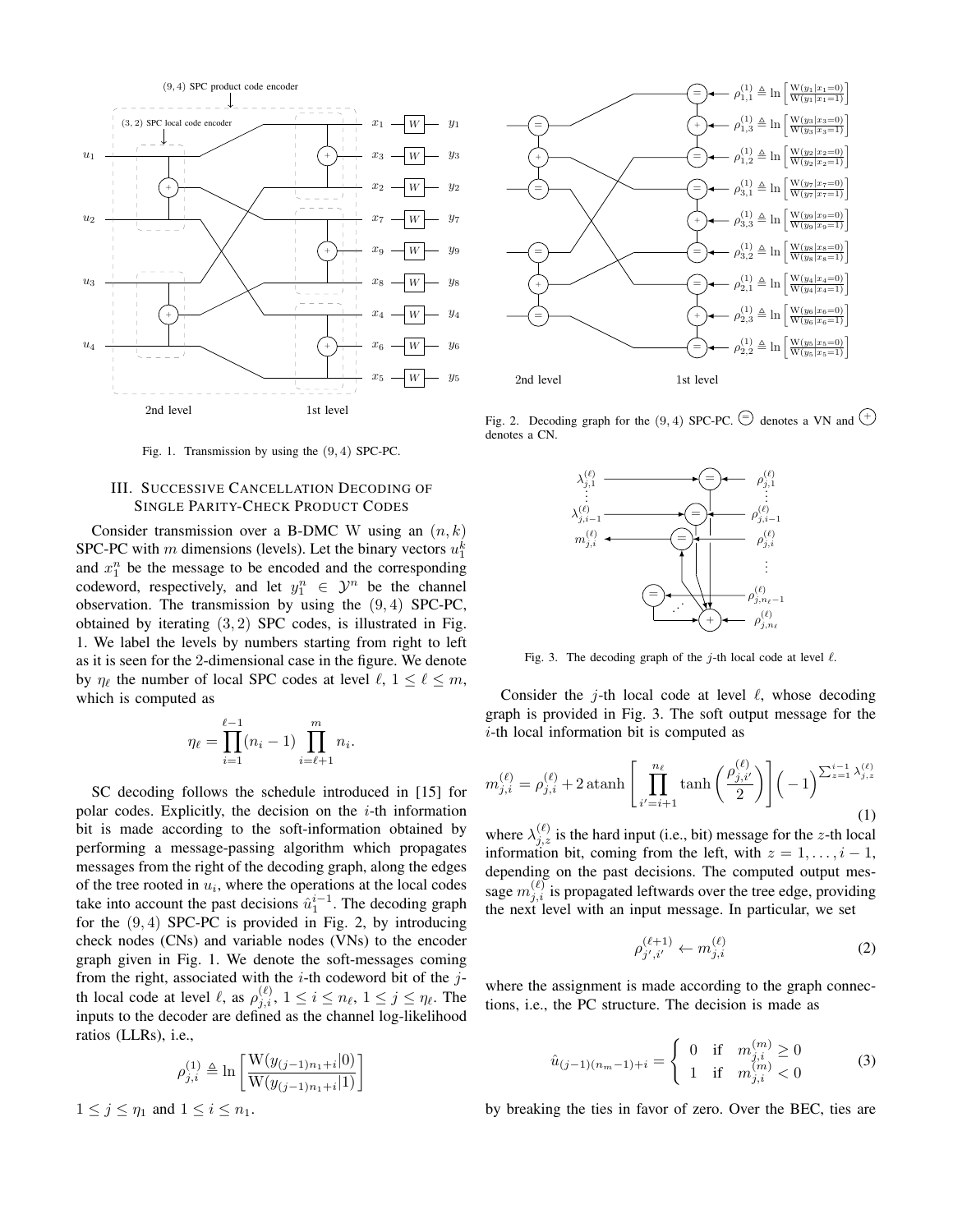

Fig. 4. Decoding graph for the third information bit *u*3.

not broken towards any decision by revising (3) as

$$
\hat{u}_{(j-1)(n_m-1)+i} = \begin{cases}\n0 & \text{if } m_{j,i}^{(m)} = +\infty \\
e & \text{if } m_{j,i}^{(m)} = 0 \\
1 & \text{if } m_{j,i}^{(m)} = -\infty.\n\end{cases}
$$
\n(4)

Accordingly, over the BEC, (1) is valid if  $\lambda_{j,z}^{(\ell)} \neq \epsilon$  for all  $z = 1, \ldots, i-1$ . However, if there exists any  $z = 1, \ldots, i-1$ , such that  $\lambda_{j,z}^{(\ell)} = e$ , then (1) has to be replaced by

$$
m_{j,i}^{(\ell)} = \rho_{j,i}^{(\ell)}.
$$
 (5)

A block error event occurs if  $\hat{u}_1^k \neq u_1^k$ .

Example 1. *Consider the* 2*-dimensional* (9*,* 4) *SPC-PC obtained by iterating* (3*,* 2) *SPC codes. Its decoding graph is provided in Fig. 2. The number of local codes at levels* 1 *and* 2 *are computed respectively as*  $\eta_1 = 3$  *and*  $\eta_2 = 2$ *. We illustrate an intermediate SC decoding step in Fig. 4, where the decisions for the first two information bits are already made and the decoder computes the soft message for the third bit. At level* 1*, the j-th local code has the hard input message*  $\lambda_{j,1}^{(1)}$  *and the soft input messages*  $(\rho_{j,1}^{(1)}, \rho_{j,2}^{(1)}, \rho_{j,3}^{(1)})$ *. Using* (1) *or* (5) *depending on the previous decisions, it computes the* soft output message  $m_{j,2}^{(1)}$ , providing the next level with a soft *input message. According to the connections in the graph, we have the following assignments:*

$$
\rho_{2,1}^{(2)} \leftarrow m_{1,2}^{(1)}, \quad \rho_{2,2}^{(2)} \leftarrow m_{2,2}^{(1)}, \quad \text{and} \quad \rho_{2,3}^{(2)} \leftarrow m_{3,2}^{(1)}.
$$

Then, the soft output message  $m_{2,1}^{(2)}$  is computed with the soft *input messages coming from the right. The final decision is made for*  $\hat{u}_3$  *as in* (3) *or* (4) *depending on the channel.* 

We revise (1) under Elias' decoder as

$$
m_{j,i}^{(\ell)} = \rho_{j,i}^{(\ell)} + 2 \operatorname{atanh}\left[\prod_{i' \neq i, i'=1}^{n_{\ell}} \tanh\left(\frac{\rho_{j,i'}^{(j)}}{2}\right)\right].
$$
 (6)

# *A. Analysis over the Binary Erasure Channel*

We first analyze the behavior of a local  $(n_\ell, n_\ell - 1)$  SPC (component) code under SC decoding over the  $BEC(\epsilon)$  W. We denote by  $\epsilon^{(i)}$  the erasure probability of the *i*-th information bit after SC decoding conditioned on the correct decoding of the  $i-1$  preceding bits, with  $i=1,\ldots,n_{\ell}-1$ . The relationship between the input-output erasure probabilities is given by

$$
\epsilon^{(i)} = \epsilon \left(1 - (1 - \epsilon)^{n_{\ell} - i}\right) \qquad \text{for} \quad i = 1, \dots, n_{\ell} - 1. \tag{7}
$$

Denote the bits at the input of such a local SPC code encoder as  $v_1, \ldots, v_{n_\ell-1}$  and the received values at the input of the corresponding local SPC decoder as  $b_1, \ldots, b_{n_\ell}$ . Let  $I^{(i)}$  denote the mutual information between the RVs  $V_i$  and  $(B_1^{n_\ell}, V_1^{i-1})$ , i.e.,  $I^{(i)} \triangleq I(V_i; B_1^{n_\ell}, V_1^{i-1})$ . Then, the recursion (7) can be rewritten in terms of mutual information as

$$
I^{(i)} = 1 - (1 - I) (1 - I^{n_{\ell} - i}) \quad \text{for} \quad i = 1, ..., n_{\ell} - 1 \tag{8}
$$

with  $I \triangleq 1 - \epsilon$  and  $I^{(i)} \triangleq 1 - \epsilon^{(i)}$ .

Proposition 1. *The mutual information at the input of an SPC local decoder in the*  $\ell$ *-th dimension is not preserved at its output, i.e.,*

$$
\sum_{j=1}^{n_{\ell}-1} \mathbf{I}^{(j)} < n_{\ell} \mathbf{I}.
$$

*Proof.* We have that

$$
\sum_{j=1}^{n_{\ell}-1} \mathbf{I}^{(j)} = \sum_{j=1}^{n_{\ell}-1} \left[ 1 - (1 - \mathbf{I}) \left( 1 - \mathbf{I}^{n_{\ell}-j} \right) \right]
$$

$$
= (n_{\ell} - 1) - (1 - \mathbf{I}) \sum_{j=1}^{n_{\ell}-1} \left( 1 - \mathbf{I}^{n_{\ell}-j} \right)
$$

$$
= (n_{\ell} - 1)\mathbf{I} + (1 - \mathbf{I}) \mathbf{I} \frac{1 - \mathbf{I}^{n_{\ell}-1}}{1 - \mathbf{I}}
$$

$$
= n_{\ell} \mathbf{I} - \mathbf{I}^{n_{\ell}} < n_{\ell} \mathbf{I}.
$$

Proposition 1 provides also the loss of mutual information due to a local SPC code in the  $\ell$ -th dimension, which is  $I^{n_{\ell}}$ . By recursively applying the transformation (7), one can derive the erasure probability associated with the information bits of an SPC-PC. Denote such erasure probabilities as  $q_i$ ,  $i = 1, \ldots, k$ . The evolution of the corresponding mutual information values at each transformation level is illustrated in Fig. 5, where  $I =$ 0.3, i.e.,  $\epsilon = 0.7$ , for the original channel.

The largest bit erasure probability is equal to that of the first decoded information bit, i.e.,  $q_{\text{max}} \triangleq \max_{i=1,\dots,k} q_i = q_1$ . The block error probability under SC decoding, denoted by  $P_{SC}$ , is bounded as [15]

$$
q_{\max} \le P_{\text{SC}} \le \sum_{i=1}^{k} q_i. \tag{9}
$$

A looser upper bound can be obtained by tracking only the largest erasure probability as

$$
P_{\rm SC} \le k q_{\rm max}.\tag{10}
$$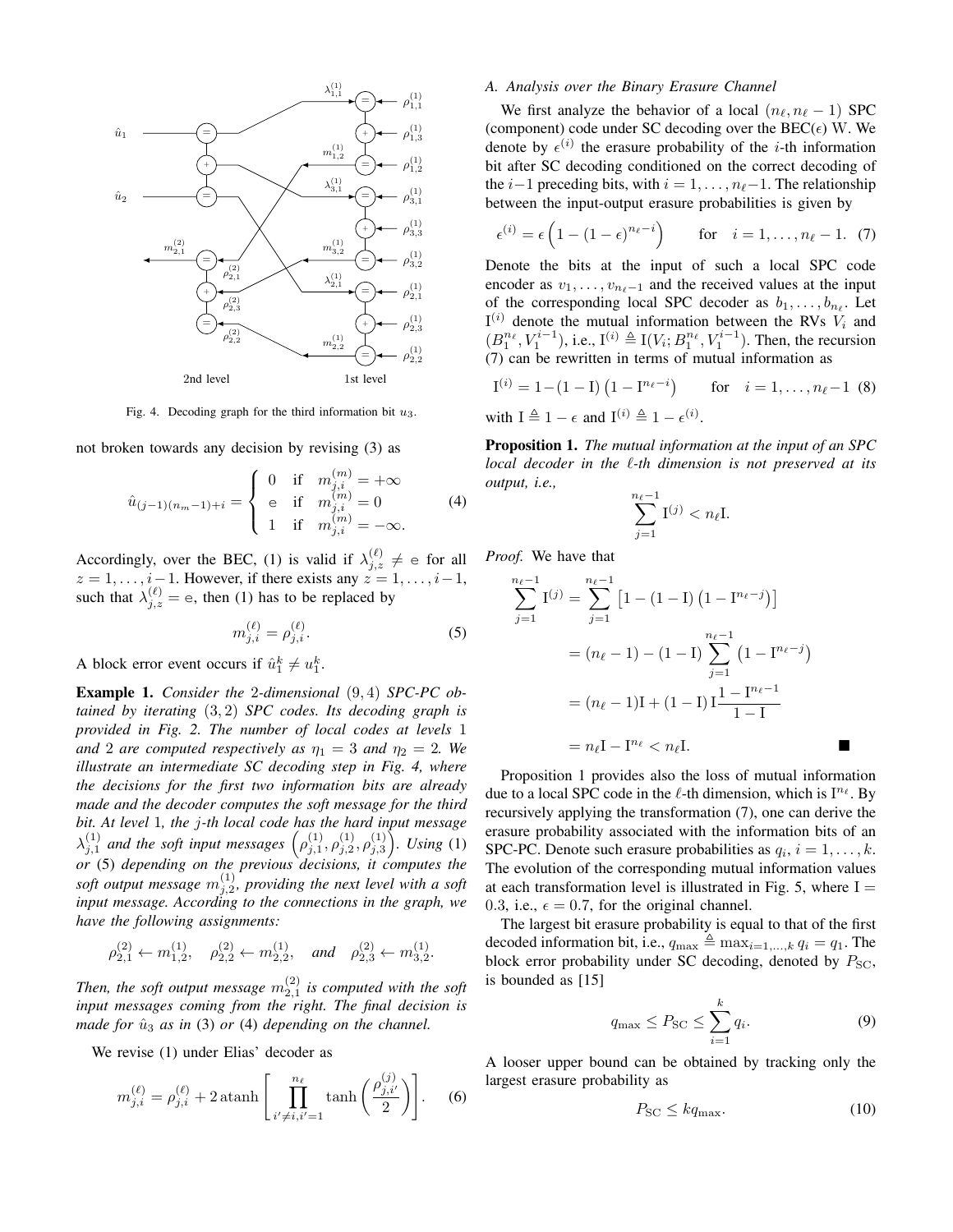

 $10^{0}$  $10^{-}$ Block Error Rate Block Error Rate  $10^{-}$ 10<sup>-3</sup> (1/<sub>2</sub> 10.2 10.3 10.4 0.5 101) Erasure probability,  $\epsilon$ 

Fig. 5. Mutual information evolution via (3*,* 2) SPC codes. At each level, two mutual information values are computed from a root by using (8). The dashed line segment shows the evolution of the mutual information corresponding to the higher erasure probability while the solid one corresponding to the lower.

Note that the derivation of *q*max is obtained by iterating the transformation for the first decoded information bit only, i.e.,

$$
\epsilon_{\ell}^{(1)} = \epsilon_{\ell-1}^{(1)} \left( 1 - \left( 1 - \epsilon_{\ell-1}^{(1)} \right)^{n_{\ell}-1} \right) \quad \text{for} \quad \ell \ge 1 \tag{11}
$$

where  $\ell$  is the transformation level, and  $\epsilon_0^{(1)} = \epsilon$ . For an *m*-dimensional SPC-PC, the erasure probability of the first decoded information bit is

$$
q_{\text{max}} = \epsilon_m^{(1)}.\tag{12}
$$

Remarkably, (11) describes also the evolution of the bit erasure probability under bounded distance decoding at each level, according to the Elias' decoder analysis [1].

Lemma 1. *For an SPC-PC, the erasure probability of the first decoded information bit under SC decoding given by* (12) *is equal to the erasure probability of each information bit under Elias' decoding.*

We skip the proof as it is intuitive. SC decoding makes use of the observation  $y_1^n$  only to decode the first information bit as it is the case for Elias' decoding to decode each information bit (see (6)). However, SC decoding exploits also the decisions on the preceding bits to decode the other information bits (see (5) . As a result of Lemma 1, the bound (10) holds also for Elias' decoding.

**Theorem 1.** *The block error probability*  $P_{\rm E}$  *of an SPC-PC over the*  $BEC(\epsilon)$  *under Elias' decoding [1] is bounded as* 

$$
q_{\max} \le P_{\rm E} \le k q_{\max}.\tag{13}
$$

*Proof.* The block error event is defined as

$$
\mathcal{E}_{\rm E} \triangleq \{(u_1^k, y_1^n) \in \mathcal{X}^k \times \mathcal{Y}^n : \hat{u}_1^k(y_1^n) \neq u_1^k\}
$$

Fig. 6. Block error rate vs. erasure probability for the (9*,* 4) SPC-PC under ML ( $\rightarrow$ ), Elias'  $\rightarrow$  and SC  $\rightarrow$  decoding algorithms. The loose upper bound (10)  $(-\rightarrow -)$ , the upper bound given by the right hand side of (9)  $(- - \rightarrow -)$ and the lower bound given by the left hand side of  $(9)$  ( $\rightarrow$ ) are provided, together with the truncated union bound  $(16)$   $(-$ 

where  $\hat{u}_1^k(y_1^n)$  is the output of Elias' decoder, obtained by using (2), (4) and (6). The bit error event is defined as

$$
\mathcal{B}_i \triangleq \{(u_1^k, y_1^n) \in \mathcal{X}^k \times \mathcal{Y}^n : \hat{u}_i(y_1^n) \neq u_i\} \quad \text{for} \quad i = 1, \dots, k.
$$

The block error event satisfies  $\mathcal{E}_{\text{E}} = \bigcup_{i=1}^{k} \mathcal{B}_i$ , which leads to

$$
\max_{i=1,\ldots,k} P(\mathcal{B}_i) \le P_{\mathcal{E}} \le \sum_{i=1}^k P(\mathcal{B}_i). \tag{14}
$$

We conclude the proof by combining (14) and Lemma 1.  $\blacksquare$ 

**Theorem 2.** For an SPC-PC over the  $BEC(\epsilon)$ ,

$$
P_{\rm SC} \le P_{\rm E}.\tag{15}
$$

*Proof.* Over the BEC, both decoders can either make a correct decision or get an erasure for an information bit according to (4). Therefore, SC decoding cannot make use of any wrong bit decision. Recall (5) for SC decoding and (6) for Elias' decoding. Under the former, the preceding decisions are exploited. However, each bit decision under the latter is made in the same manner as if one of the past decisions coming from left is an erasure for a local decoder under SC decoding. More precisely, assume that we apply both SC decoding and Elias' decoding to an observation  $y_1^n$ . Furthermore, assume at an intermediate step, the SC decoder computes the output message  $m_{j,i}^{(\ell)}$  corresponding to the *i*-th information bit of the *j*-th local code at the  $\ell$ -th dimension such that  $1 \leq \ell \leq m$ ,  $1 \leq j \leq \eta_{\ell}, 1 \leq i \leq \eta_{\ell}$ . Assume also that there exists at least one *z*,  $1 \le z \le i - 1$ , such that  $\lambda_{j,z}^{(\ell)} = e$ . Note that having  $\lambda_{j,z}^{(\ell)} = e$  implies also that  $\rho_{j,z}^{(\ell)} = 0$ . Then, (5) computes the message as  $m_{j,i}^{(\ell)} = \rho_{j,i}^{(\ell)}$ . For the same scenario under Elias'